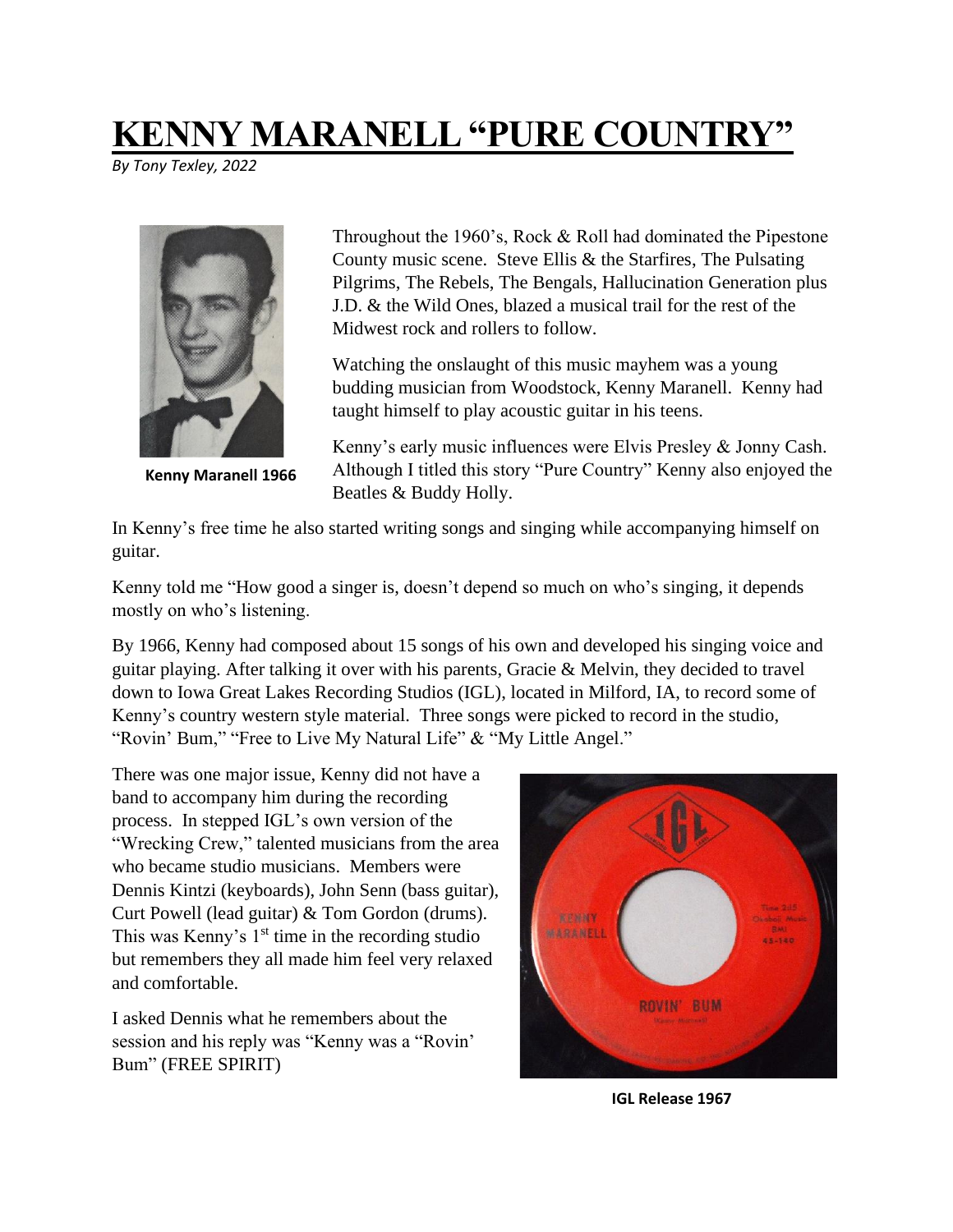From the recording session, 2 tracks were chosen to be put on the 45, "Rovin Bum" & "My Little Angel".

Kenny had 500 copies of his 45 pressed on the IGL label for distribution and it was released in July 1967. Although the 45 did not make the local music charts it did get him noticed in the Midwest music scene.

A front-page article on Kenny also appeared in the Pipestone County Star after the release.

With the recording session and the release of the 45 behind him, Kenny could be found making guest appearances with other local groups at Showboat Ballroom, Hollyhock Ballroom & local bars. Kenny could also be found performing at Valley Fair & The Flame in the Twin Cities.

One of the highlights of Kenny's early career occurred when he signed on as a performer at the Brown County Fair in New Ulm, MN and shared the stage with Jan Howard, Stonewall Jackson & Dave Dudley.

In 1969 Kenny moved to Southern California and played in several pick-up bands and then it was on to Nashville.

While in Nashville, Kenny made the rounds sitting in and singing with the bands in clubs and bars down on Printers Alley and around town.



**Kenny 1970**

It was here that Kenny caught a break when a song he composed years earlier on a napkin (bar stationary, as Kenny calls it) in the Cavern Bar in Marshall titled "Angel," caught the ear of legendary Country & Western singer Claude Gray. In 1960, Claude had scored a #7 C&W hit on the Billboard Hot Country Singles chart with a Willie Nelson penned song "Family Bible" that is still being covered by artists today.

Claude was looking for new material to record on his next release on DECCA Records. Claude liked the song "Angel," changed a few words, went into the recording studio with it and released



**DECCA Release 1971**

it on a 45 in 1971. Upon its release, it became "Pick Hit of the Week" on 5 major radio stations. Pretty impressive for a boy from Woodstock, Minnesota.

Kenny's upcoming years were filled with twist  $&$  turns  $&$ family life, while still centered around music.

During his music career (still going!) Kenny has rubbed elbows with Stonewall Jackson, Jonny Paycheck, Leona Williams, Buddy Emmons, Dottie West, Dave Dudley, Ray Griff, Al Bruno, Whirley Fairburn, Jan Howard, Gene Davis, Claude Gray & Earl Ball to name a few, and as Ken says